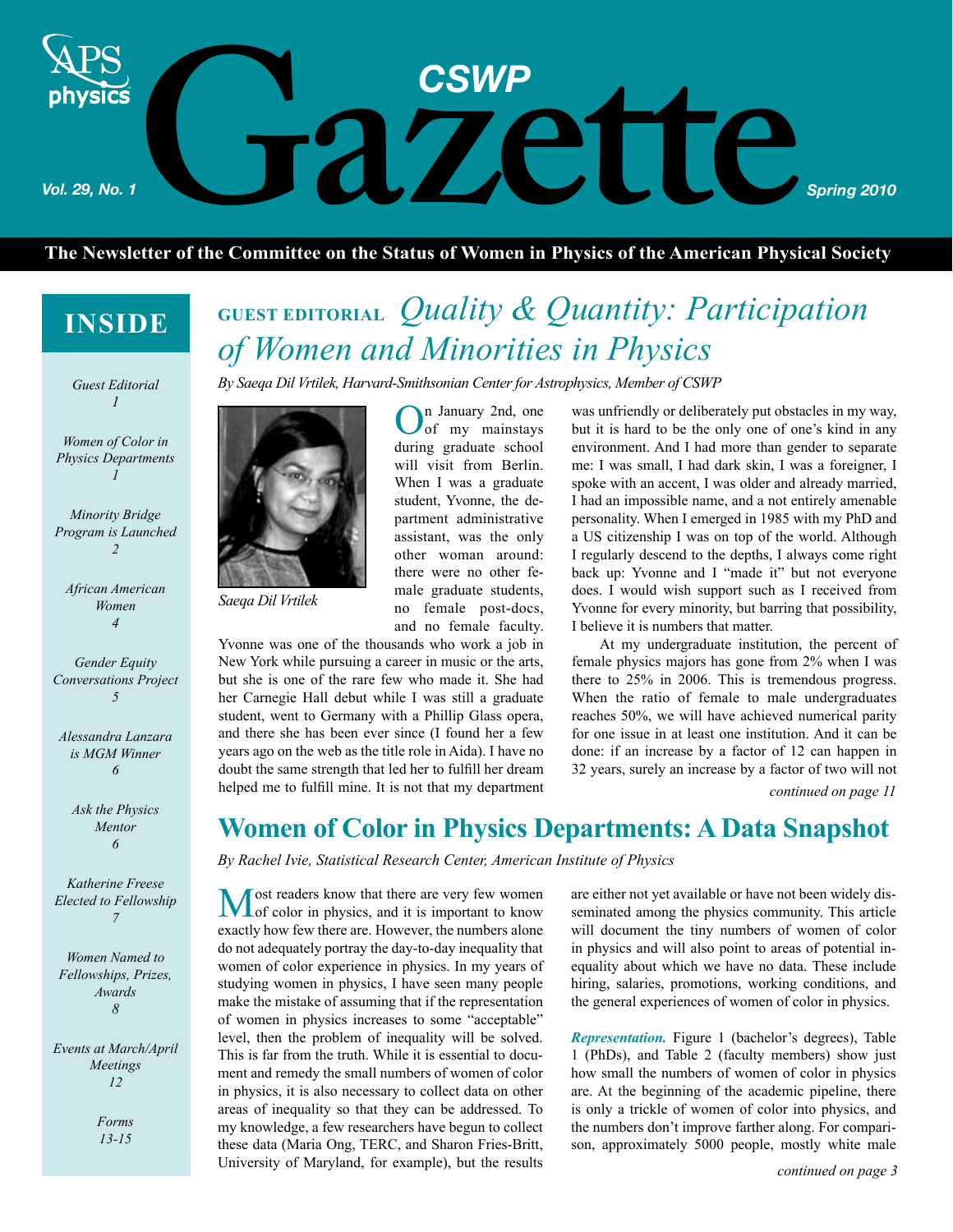**Saeqa Vrtilek** Harvard-Smithsonian **CfA** 

**Managing Editor** Sue Otwell, APS Staff

*Members of the Committee*

**Lidija Sekaric, Chair** US Dept. of Energy

**Premala Chandra** Rutgers University

**Kawtar Hafidi** Argonne National Laboratory

**Apriel Hodari** CNA

**Eliane Lessner** US Dept. of Energy

**Saeqa Vrtilek** Harvard-Smithsonian CfA

*APS Liaisons*

**Theodore Hodapp** Director, Education & **Diversity** 

**Sue Otwell** Women & Education Programs Administrator

**Leanne Poteet** Graphic Designer

#### *Publication Information*

The CSWP GAZETTE, a newsletter of the American Physical Society Committee on the Status of Women in Physics (CSWP), is mailed free of charge to all those listed on the "Roster of Women in Physics," all U.S. physics department chairs, and others upon request. Because editorial responsibility rotates among CSWP members, please address all correspondence to: CSWP Gazette, American Physical Society, One Physics Ellipse, College Park, MD 20740-3844, or email to: otwell@aps.org. Opinions expressed are those of the authors and do not necessarily reflect the views of the APS or of the CSWP.

## **APS Launches New Minority Bridge Program**

*By Gabe Popkin, APS Education Program Manager*

The APS recently launched a program to increase the number of under-represented minority (URM) physics doctoral recipients in the US. The new Minority Bridge Program (MBP) will facilitate the transition of minority physics majors to graduate programs in physics via bridge programs between institutions where these students earn their bachelor's degrees and PhD-granting research institutions.

Currently, URMs (defined for this purpose as including African-Americans, Hispanic-Americans, and Native-Americans) make up a third of the country's college-age population and around ten percent of the undergraduate physics majors in the country, but receive only five to six percent of the physics PhDs, according to data from the US Department of Education. "Minorities are under-represented in physics at all steps along the education pathway," says Theodore Hodapp, Director of Education and Diversity at APS. "We have chosen to address the gap between bachelor's and PhD recipients because this is where we can have the greatest impact." MBP project leaders hope to close this gap through a multi-pronged approach that includes the identification of students with an interest in pursuing graduate degrees in physics, career guidance, development of appropriate undergraduate research opportunities, financial support, and mentoring.

"While several programs exist to increase the number of science, technology, engineering, and math (STEM) undergraduates going on to PhD programs, they tend to have limited success in physics," says Michelle Iacoletti, who manages the MBP for APS. "The challenge unique to physics is one of applicability. Most minority students aren't aware of the careers they can pursue with a physics degree, and lack role models with careers in science. Therefore, career awareness is a big focus of our program."

Faculty at minority-serving institutions confirm that their students tend toward fields with high-visibility career pathways, such as medicine and engineering. "The student population we serve at the University of Texas at San Antonio is primarily first-generation, making engineering programs a popular choice. What we find, however, is that a lot of our engineering students are actually more interested in physics," says Lorenzo Brancaleon, a physics professor at UTSA.

In the first phase of the project, APS staff are visiting institutions that educate a significant number of minorities to talk to undergraduates and faculty members and identify their needs. "Personal contact with URM students is crucial in remediating the lack of awareness of physics careers. We won't succeed by just mailing a brochure," Hodapp maintains.

Project leaders are also assessing the commitment levels and resources available at a number of research institutions. A conference bringing together students and faculty from minority-serving institutions, faculty and administrators from research institutions, and representatives of successful existing bridge programs is planned for June 2010. The outcome will be a set of operational plans for successful bridge programs specifically tailored to physics undergraduates. Funding for the current efforts comes from the National Science Foundation.

"The under-representation of minorities in physics graduate programs is especially troubling because it leads to a shortage of minority faculty who can serve as mentors to minority students," says APS President Cherry Murray, who chairs the MBP's steering committee. "We hope our efforts will ultimately lead to benefits for students at all educational levels."

For more information, visit www.aps.org/mbp.  $\blacksquare$ 



*Michelle Iacoletti, Project Manager for the APS Minority Bridge Program (dark suit, center) with physics students at the Mayagüez campus of the University of Puerto Rico.*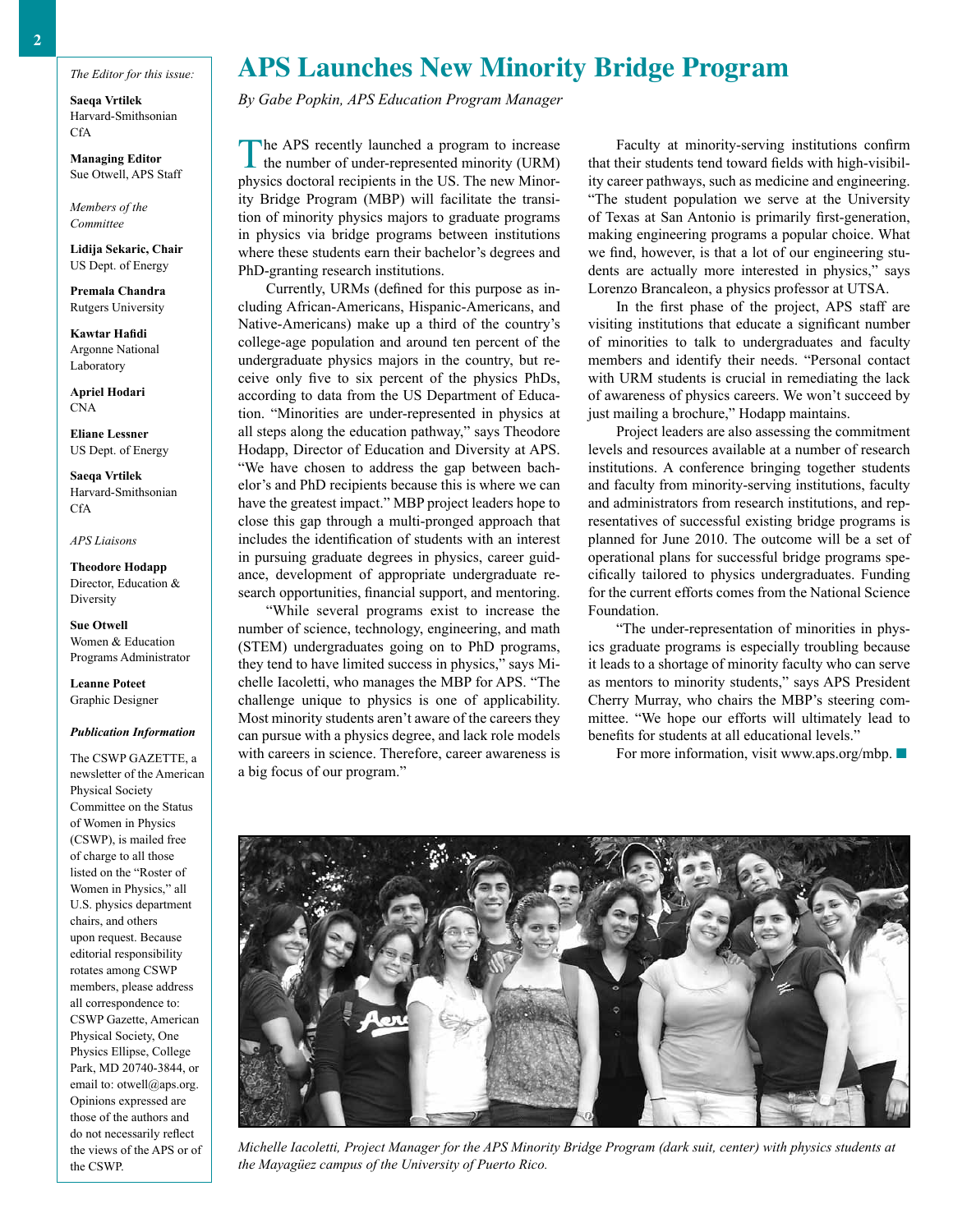US citizens, earn bachelor's degrees in physics annually. In 2007, only 181 women of color (including Asian American women) earned bachelor's degrees in physics. In the 33 years shown on Table 1, more than 35,000 people have earned physics PhDs in the US, but only 111 under-represented minority women have done so. In all 800 physics and astronomy departments in the US (Table 2), there are approximately 9100 fulltime equivalent faculty positions, but there are only 29 black women and 38 Latinas on physics faculties.

*URM women.* The category "under-represented minority" (URM) applies to minority groups that are represented in science at rates lower than their representation in the US population. Therefore, African Americans, Hispanic Americans, and American Indians are considered URMs in science and in physics. Table 1 reveals just how low the numbers of URM women are. These data represent the numbers of physics PhDs earned by women in a 33-year period. African American women average a little more than one physics PhD per year. Hispanic women average fewer than 2. And the smallest number of all is American Indian women: there have been only four physics PhDs earned by American Indian or Alaskan Native women since 1974.

*Asian American Women.* The statistics on the representation of Asian American women in physics help illustrate why additional data on the experiences of women of color are needed. Compared to their proportion in the US population (about 5%), Asian Americans are not under-represented in science generally or in physics specifically. Asian American women are more than adequately represented in physics, but they may be just as likely to face discrimination in the workplace as other women of color.

*Representation doesn't tell the whole story.* Women of color in physics are "double minorities:" minorities because of race and sex. For all minorities, representation does not tell the whole story, although it certainly plays a large part. As double minorities, women of color may be subject to inequities in hiring, salary, promotions, etc. Their experiences are likely to be different from men's and from white women's experiences. But data on these topics generally have not been collected. Data are missing about the experiences of women of color in physics, along with quantitative data on hiring, salary, and promotions. However, women of color are likely to experience inequity in most, if not all, of these areas. Furthermore, we don't know if the problems are happening in the higher education system, in the workplace, in both, or if the reasons for low representation happen much earlier in the pipeline.

*Conclusion*. Sometimes scientists think that their work environments and classrooms are not affected by issues of race or sex. By studying the actual experiences of women of color in physics, we can determine whether or not this is true. These data also have important implications for efforts to recruit and retain women of

Figure 1 Number of Women OF COLOR EARNING BACHELOR'S DEGREES IN PHYSICS IN THE US, 1995-2007



Source: National Center for Education Statistics. Data not available for 1999.

color in physics. Because of the lack of data on where the problems lie, such efforts may be ineffective if they are directed to situations that do not need correction. Programs to increase the representation women of color in science should be based on data documenting the exact nature of the problems, rather than on assumptions about these problems. These data can only be gathered by studying women physicists of color at a more detailed level, perhaps using in-depth interviews and collecting data on facts other than representation.

Correcting the low representation of URM women in physics will go a long way toward ending the inequities they experience. However, this will not remedy all problematic areas. It will not address discrimination that all women of color may experience in their daily lives as physicists. Inequities such as these, if they exist, should be documented so that corrective steps can be taken by institutions. At that point, we will truly have made progress toward an equitable situation for women of color in physics.  $\blacksquare$ 

*Thanks to Arnell Ephraim of the Statistical Research Center, American Institute of Physics, and Kenneth Nunn for their assistance with this article.*

#### Table 1 Number of Women who have earned PhDs in Physics in the US, 1974-2006

|                                     | NUMBER | %    |  |
|-------------------------------------|--------|------|--|
| US Citizens and Permanent Residents |        |      |  |
| African American                    | 46     | 12   |  |
| American Indian or Alaska Native    | 4      | 0 1  |  |
| Asian American                      | 492    | 12.8 |  |
| Hispanic                            | 61     | 16   |  |
| White                               | 1784   | 46.3 |  |
| <b>Temporary Residents</b>          | 1466   | 38.0 |  |
| Total                               | 3853   | 100  |  |
| SOURCE: NATIONAL SCIENCE FOUNDATION |        |      |  |

#### Table 2 Number of Women Faculty in US Physics & Astronomy Departments, 2008

|                                       | <b>PHD</b> | <b>MASTERS</b> | BA  | TOTAL | % OF ALL<br><b>WOMEN</b> |  |  |
|---------------------------------------|------------|----------------|-----|-------|--------------------------|--|--|
| African American                      | 14         | 3              | 12  | 29    | 3                        |  |  |
| Asian American                        | 106        | 14             | 56  | 176   | 16                       |  |  |
| Hispanic                              | 19         |                | 12  | 38    | 3                        |  |  |
| White                                 | 465        | 64             | 340 | 869   | 78                       |  |  |
| Total                                 |            |                |     | 1112  | 100                      |  |  |
| SOURCE: AIP ACADEMIC WORKFORCE SURVEY |            |                |     |       |                          |  |  |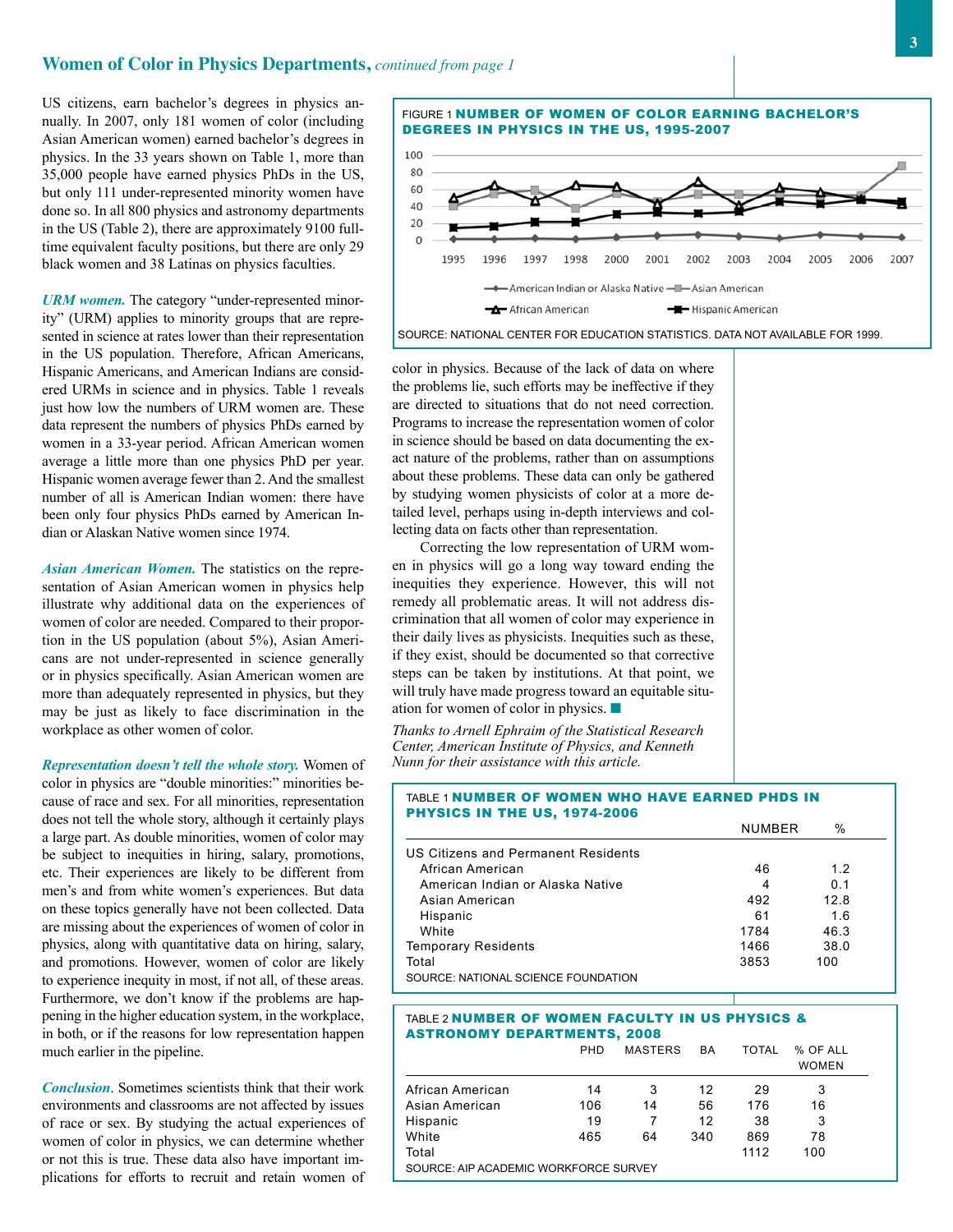## **African American Women: Still Many "Firsts" in Physics**

*By K. Renee Horton, University of Alabama*

I most people would answer that she was the first Aff someone asked, "Who is Willie Hobbs Moore?", rican American woman to earn a PhD in Physics from the University of Michigan in 1972. Did you know she was also the first African American woman to graduate in engineering from the University of Michigan? The unfortunate moral of this story is that the first PhD in Physics earned by a minority woman at the University of Michigan came more than 54 years after the first African American male earned one in 1918.

If someone asked, "Who is Apriel Hodari, Elaine Lalanne, Jami Valentine or Martha-Elizabeth Baylor," what would you guess? Would you guess that each of these African American women were the first to earn PhD's in Physics from their respective universities more than 20 years after Dr. Willie Hobbs Moore? While it seems unreal, each of their stories is unique. Not only was Dr. Apriel Hodari the first African American woman to receive her PhD in Physics from Hampton University in 1998, she was part of the first class of physics PhD students to graduate from Hampton University. "It seemed natural that I'd be in the first class to finish," she noted. The class was comprised of about 30 graduate students who were 90-95% African American and 50% female. Hampton University is now one of the leading producers of African American PhD's in Physics, thanks to Dr. Hodari and other trailblazers who have opened doors for others to follow. She currently works for the Center for Naval Analyses, serves on the Executive Board for the National Society of Black Physicists, and is a member of the Committee on the Status of Women in Physics.

Dr. Elaine Lalanne is a Research Associate at the Center for Advanced Studies in Photonics Research, University of Maryland, Baltimore County. Dr. Lalanne was the first African American female to earn a PhD in Physics in 2003 from the New Jersey Institute of Technology (NJIT)/Rutgers-Newark and, in her humility, modestly omits the fact that she was the only African American woman in the United States to receive a PhD in Physics that year. When asked what it feels like to be the "first," Dr. Lalanne responds, "[I felt] isolated and did not have support with respect to studying until the African students arrived two years later into the programs. Having an African American advisor, [Dr.] Anthony Johnson [then Chair of the NJIT Physics Department], was instrumental in my success in making it through the program."

Dr. Jami Valentine, who graduated from John Hopkins University (JHU) in 2007, made history as the first African American woman to receive a PhD in Physics from JHU and the second African American ever in physics, with the first receiving his doctorate from this distinguished university in the 1970's. When she thinks of being a "first," she says she is, "very proud to be the first African American woman from Hopkins (and the second in the state of MD). It's still amazing to me that in a city more than 65% African American (Baltimore), there's still such a small percentage of African American students at JHU. [Based on my experience], I feel that I'm able to relate to the students that I meet through various mentoring/outreach programs in a more meaningful way." Before graduating in 2007, Dr. Valentine was a member of the U.S. Delegation to the International Pure and Applied Physics Women in Physics Conference in Rio de Janeiro, Brazil, and she is profiled in the book, *Cool Careers in Physics* by John Johnson, Jr. She is currently employed at the United States Patent and Trademark office.

Dr. Marty Elizabeth Baylor, or "Marty" to some, graduated in December 2007 with a PhD in Physics from the University of Colorado, which, prior to her tenure, only had one other minority student, a Hispanic male. She recalls a handful of women but definitely no other African Americans. Dr. Baylor says, "In fact, I was the first Black women in the state of Colorado to obtain a PhD in physics and probably the first or second African American at the University of Colorado to get a PhD in Physics." When asked how she felt about being the only African American, Dr. Baylor says, "being the only African American in the program didn't bother me. I was just myself and did what I needed to do to succeed... I do think that being a first generation PhD in science caused me to start at a disadvantage and that at times I probably received some poor mentoring. However, I don't think that was because I was African American. I think it is because some people are better mentors than others." Dr. Baylor is currently a Postdoctoral Fellow in the Department of Electrical and Computer Engineering at the University of Colorado.

Each of these women is amazing in their own right. What is more amazing is that they aren't the only ones who are "first." There are others who don't want recognition and would prefer not to be mentioned or associated with the title of "first African American" anything. As for me, I am proud that I will be the first African American, as well as the first in my family, to earn a Material Science/Physics PhD from the University of Alabama in December 2010. I am disappointed that there still are no other African Americans in the program and, unfortunately, I may be the only one for some time to come.

Nevertheless, this does show that there is change no matter how long it takes and that with change is the hope that one day the only "firsts" we will be highlighting in Physics will be the discoveries made in laboratories.  $\blacksquare$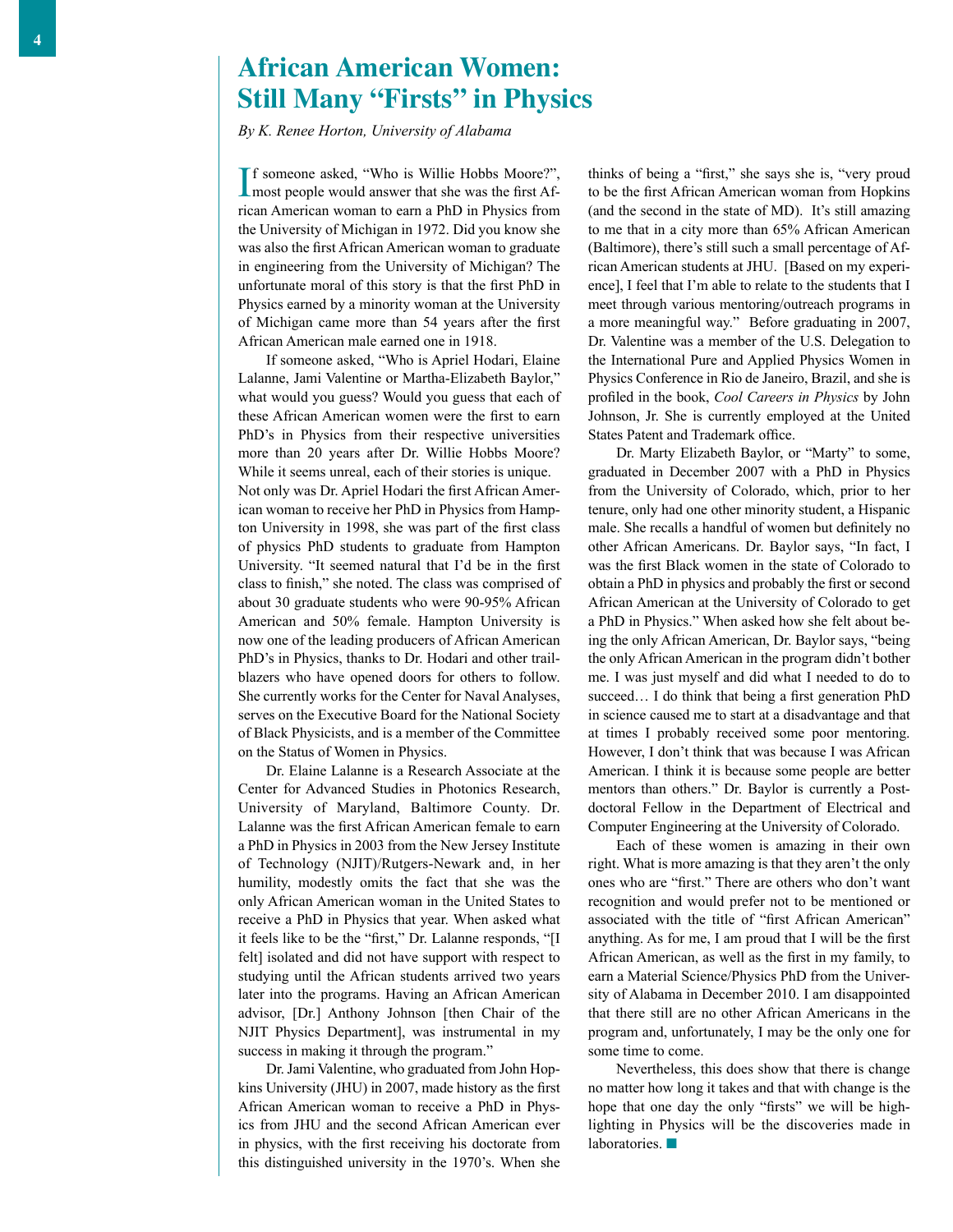# **Gender Equity Conversations Project Plans to Engage Historically Black Colleges and Universities**

*By J.C. Holbrook, University of Arizona and Sherry Yennello, Texas A&M University*

Since 1990 the Committee on the Status of Women<br>in Physics (CSWP) has been conducting site visits to university physics departments and to national laboratories to help improve the climate for women in these settings. After visits to 40 colleges and universities and 8 research facilities, CSWP has compiled descriptions of best practices gleaned from these visits into a document that is freely available at www.aps. org/programs/women/reports/bestpractices/index.cfm.

In May 2007, CSWP held a workshop on Gender Equity that included the chairs of 50 top physics departments and unit leaders from 14 national laboratories. This highly successful workshop was the first stage in the overall effort to instigate institutional transformation in the field of physics by creating change agents, i.e. individuals and groups of individuals that have the skills and desire to create institutional change. The newest effort of the committee is a set of conversations on gender equity being held in universities around the country, and led by leaders from the Gender Equity workshop (www. aps.org/programs/women/workshops/gender-equity/ sitevisits/index.cfm.)

The goal of the new program is to facilitate discussions about how to create physics departments with climates in which women physicists at all career stages feel welcomed, valued, and supported as well as promoted up through the ranks and included in the pool of leadership positions. The facilitators bring extensive knowledge of gender equity literature and collected "best practices", to help the members of the host department develop successful strategies for their particular local circumstances. The "conversations" are in the form of a one-day visit by three or more facilitators. Each visit begins with a group session that includes as many members of the physics department as possible representing all ranks and students, and introduces everyone to the project and presents the agenda. The rest of the day is broken into meetings with each group: undergraduates, graduate students and postdocs, faculty, and staff. The final session is with faculty members and the department head. At the end of the day, the department creates a list of action items with estimated dates for completion.

Since the goal was to double the number of female faculty, the departments that were selected for the initial workshop were those with large PhD programs. Few Historically Black Colleges and Universities (HBCU) have large PhD programs but as a group they have a better track record for graduating women in physics at the undergraduate level (37% at HBCUs vs. 21% for all schools in the period 2004- 2006<sup>1</sup>). The success of minority women in physics is important to the overall goal of doubling the number for women in faculty positions and to utilizing a talent pool that has been largely untapped. Uncovering the experiences of departments in minority serving institutes and more broadly experiences of minority women in physics is important.

In order to explore the best practices employed by HBCUs, a special session is being planned at the joint annual meeting of the National Society of Black Physicists and the National Society of Hispanic Physicists.2 The session is designed to be a two and a half hour exercise to introduce the gender equity conversation project to and gather information from those in attendance. The goals for the session include: 1) Interacting with people from HBCUs to learn what they have done to create a relatively women-friendly environment. 2) Interacting with minority women to learn what they consider to be women friendly practices and how they have learned to survive within hostile and discriminatory environments. Finally, this session cannot substitute for CSWP site visits and gender equity conversation visits, thus another goal is 3) to make HBCUs and other minority serving institutions aware of these CSWP programs so that they can be included in the next round of activities.  $\blacksquare$ 

#### *Endnotes*

*1 Department of Education IPEDS survey.*

*2 As the Gazette goes to press, the 2010 NSBP/NSHP Conference has been reduced to a one-day only meeting on Saturday, February 13 from 8:30 am to 5:30 pm at the OMNI Shoreham Hotel due to funding restrictions. Details of the schedule of events will be posted on the NSBP website at www.nsbp.org/conference/. Please check there frequently.*

# Are you looking for a graduate school that is "female friendly"?

Check out the results of an informal survey and read what departments say about themselves at:

www.aps.org/programs/women/female-friendly/index.cfm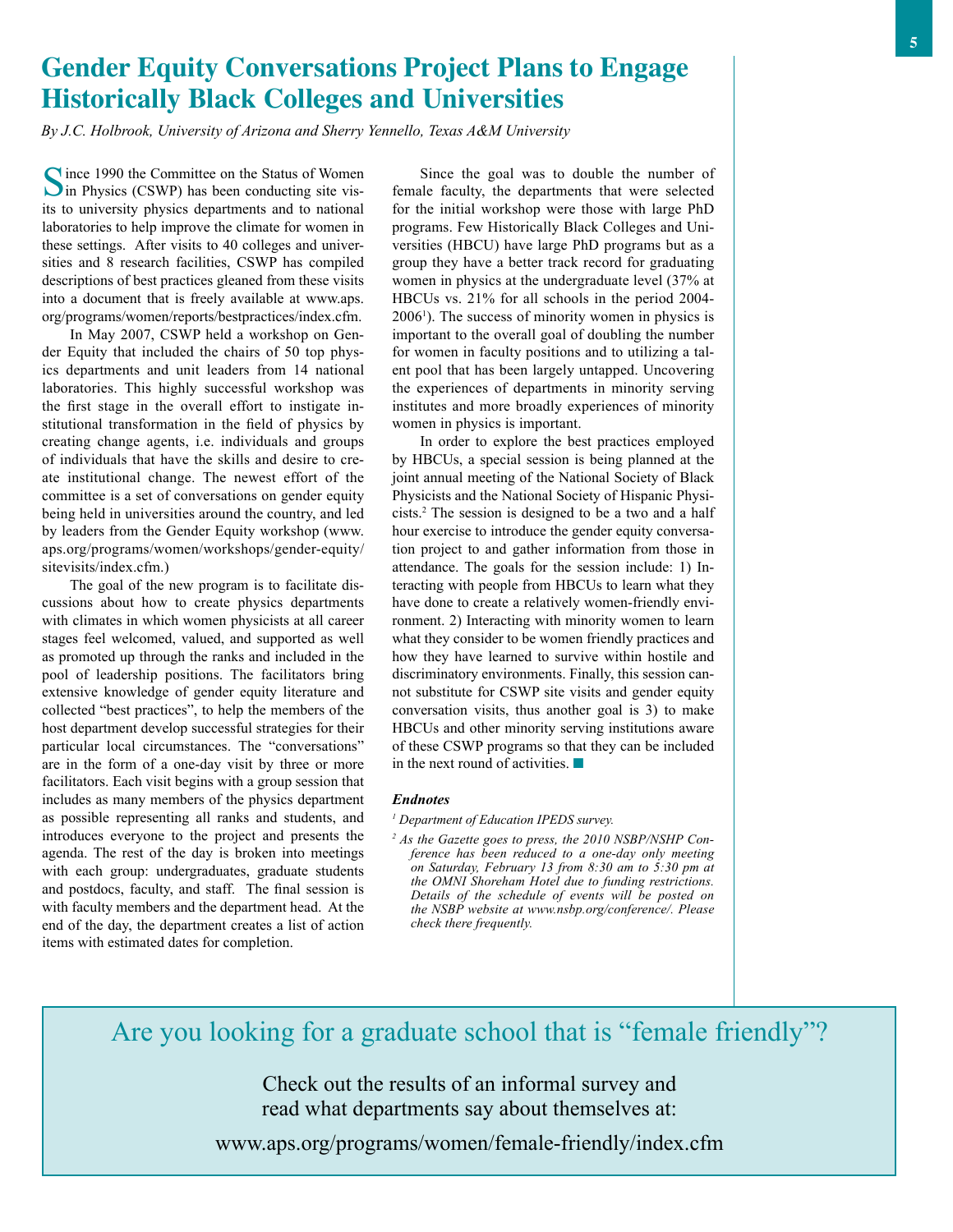## **Alessandra Lanzara is 2010 MGM Award Winner**



*Alessandra Lanzara*

**Citation:** "*For high-resolution angle-resolved photoemission spectroscopy and imaging studies of the cuprate superconductors and graphene that elucidate their electronic properties*"

Alessandra Lanzara received her Ph.D. in Physics from University of Rome La "Sapienza" in 1999, and her Laurea (equivalent to M.S.) from the same University in 1995. In 2002 she joined the Physics Department of the University of California, Berkeley as an Assistant Professor and became Associate Professor in 2006. She has also a joint Faculty appointment in the Materials Sciences Division of the Lawrence Berkeley National Laboratory.

Her main research interests lie on the frontier aspects of condensed matter physics, motivated by the search for new states of matter with main focus on high temperature superconductivity and Dirac materials. Her main contributions to these fields are: The discovery of a universal energy scale in cuprates superconductors, that might hide the secret for superconductivity; and the discovery of a new way of band gap engineering of graphene through graphene/substrate interaction, a fundamental step toward graphene electronics. She is also pushing the frontier of photoemission spectroscopy to the time and spin realm, with the development of a novel concept of electron analyzer for spin detection.

Because of this she has been awarded the W. McMillan Award (2003) and the Shirley Award (2007) and was elected Fellow of the American Physical Society (2008). Other prestigious awards are: Career Award, National Science Foundation (2003-2008); Sloan Research Fellow (2004) and Distinguished Women in Physics Lecture (2007).

Dr. Lanzara is author of more than 100 papers in refereed journals and co-inventor of three patent disclosures. Three of her papers have been identified by the citation tracking algorithm of the Institute for Scientific Information as among the most cited recent papers in its periodic surveys.

She is member of the American Chemical Society by invitation (since 2006) and of the American Physical Society (since 2001).

The Maria Goeppert Mayer Award recognizes outstanding achievement by a woman physicist in the early years of her career and provides opportunities for her to present these achievements to others through public lectures in the spirit of Maria Goeppert Mayer. The award consists of \$2,500 plus a \$4,000 travel allowance to provide opportunities for the recipient to give lectures in her field of physics at four institutions and at the meeting of the Society at which the award is bestowed and a certificate citing the contributions made by the recipient.  $\blacksquare$ 

#### **A S K T H E P H Y S I C S M E N T O R**

*Lidija Sekaric, US Department of Energy, Chair of CSWP, is this issue's Physics Mentor.*

*I am a second-year PhD Physics student but I am still struggling with finding a balance between interesting research and finding an advisor and group that I can fully get along with and where I feel supported. I have been hoping for a PhD advisor who is more of a mentor, taking an active interest in teaching me, rather than just a boss who gives me a project and the resources I need and then leaves me to my own devices. It is also discouraging seeing and hearing of so many labs where 15-hour days are the norm, most of the group is in every weekend, etc. Where do I find the sort of people in the department I should be talking to, and what questions I should be asking them?*

**Answer:** It may or may not be good news to hear that what you are experiencing seems to be fairly typical for a graduate student. Knowing that you are not alone in the quest for finding a perfect group and a perfect advisor may help you reach out to your classmates first and see if they have developed any strategies for addressing this issue. When interviewing prospective advisors you should explicitly raise the issue of mentoring and how it is addressed in the group. On the other hand, mentors exist in most surprising places. I would recommend informally interviewing senior graduate students and post-docs whom you (or others) consider successful and asking them what it took for them to succeed. The routes to getting the right advice and support are not obvious and those venues do change going from the undergraduate environment, for example, to becoming an independent research professional. Not one of us has succeeded by thinking and creating in a vacuum of ideas and people. Reaching out to the community and brainstorming is a part of the job.

Addressing the long hours in the lab, which may be or may not be about a more balanced life and activities, is an exercise in developing personal efficiency strategies which will serve you long after getting your PhD. Efficiency may not be a priority for an average graduate student with rare pressing deadlines; and while you are undertaking your first major research projects you have to try things out in more inefficient ways. But ultimately, if you are feeling stuck you should reach out (see above!). If there is something there to keep you in the lab, you will likely want to be in the lab. If not, you should go to your band practice, or go for a run. Your best ideas may materialize outside the lab. You should not feel guilty about doing that which enables your success and personal satisfaction.  $\blacksquare$ 

*Do you have a question for the Physics Mentor? Send it to women@aps.org. A member of the Committee on the Status of Women in Physics will offer suggestions in the next issue of the Gazette. No name, institution, or any identifying features will be attached to your question and all questions will be held in confidence. We invite our readers to weigh in on this and other career related questions.*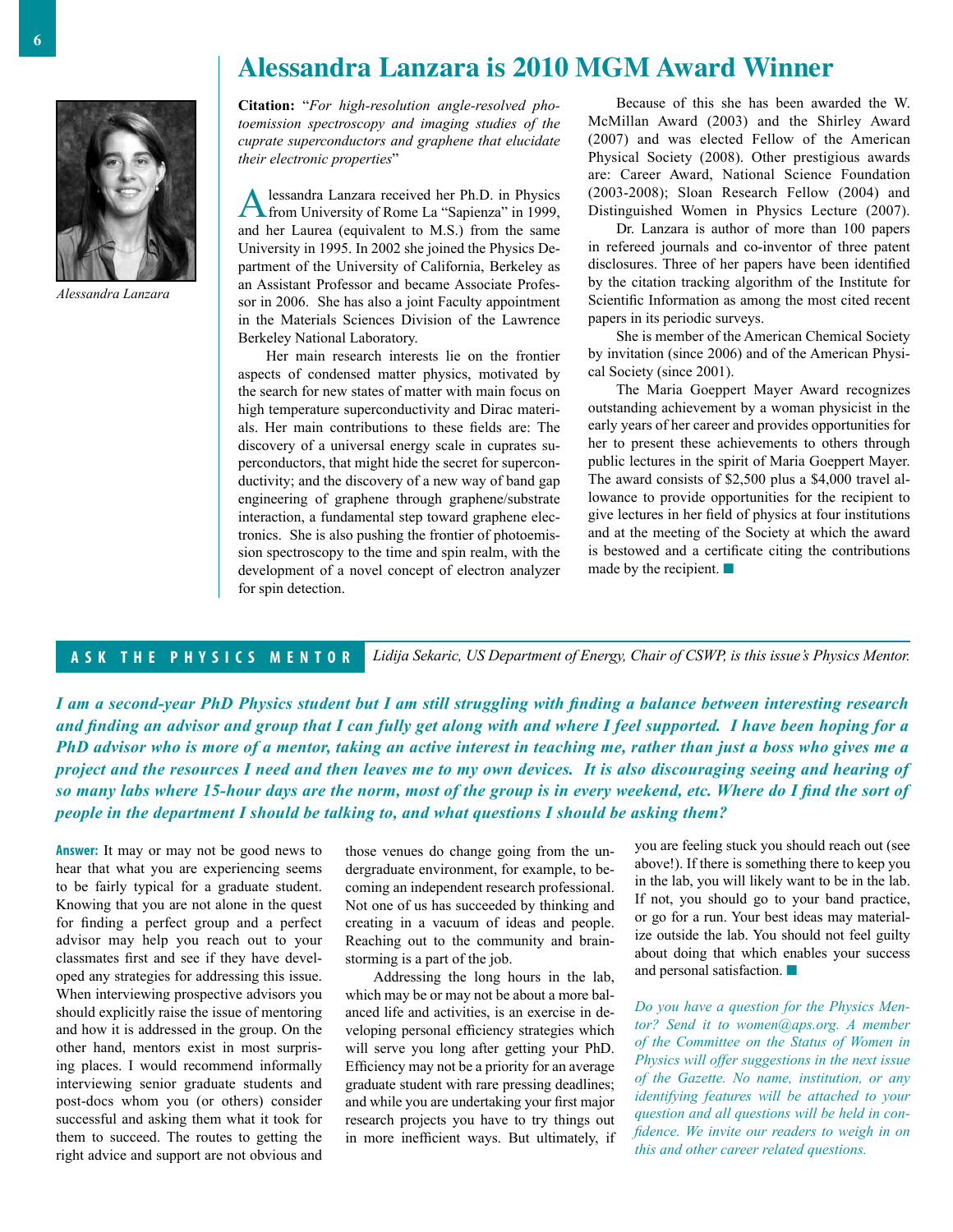## **Katherine Freese Elected to Fellowship**

*By Mike Lucibella, APS Staff Writer*

Katherine Freese was awarded an APS Fellowship<br>for her years of exceptional work in physics. She was cited for her "pioneering work on the theories of inflation, dark matter and dark energy," as well as her efforts to promote physics as a field, and women within the field. She is currently the George E. Uhlenbeck Collegiate Professor of Physics at the University of Michigan and the Associate Director of the Michigan Center for Theoretical Physics.

Freese's research centers on the study of dark matter and dark energy. Observations of the motion of galaxies show that only around 4 percent of the universe is made up of observable matter. The rest is made up of either the mysterious dark matter, particles that are almost completely undetectable by normal means, or the even more enigmatic dark energy.

Since starting her career, Freese has always been at the cutting edge of dark matter research. She was part of the first team of physicists to run the velocity calculations on these galactic motions. They proved conclusively that this mysterious dark matter couldn't just be large deposits of difficult-to-see ordinary matter, like giant unlit stars or planets. Instead this dark matter had to be made of exotic new particles, termed WIMPS for Weakly Interacting Massive Particles, that didn't shine and barely interacted with normal matter.

Building on that work, Freese was a pioneer in the new field exploring the possible dynamics of these WIMPS. She developed theoretical methods to find these seemingly undetectable particles by looking for tell-tale neutrino signals emitted when WIMPS interact with the sun. After first proposing these techniques nearly two decades ago, detectors built to look for these signatures are operating all over the world.

Antarctica's Ice Cube Neutrino Observatory, as well as the DAMA detector under the Italian Alps, are both looking for a neutrino signal that would indicate the presence of a dark matter particle. The Enriched Xenon Observatory being built outside of Carlsbad, New Mexico is likewise joining in the hunt. Freese is optimistic that these detectors and others will soon conclusively prove the existence of WIMPS. "There are anomalous signals all over the place," she said.

Not one to rest idly on her laurels, Freese has continued to push the limits of cosmology. She went on to work on problems modeling the period of inflation in the early universe. The model she developed is the most widely accepted model of the early universe's inflationary phase, and has closely matched observations of the cosmic microwave background radiation taken by the WMAP satellite.

Her latest work involves theorized "dark stars" formed out of dark matter when the universe was only a few million years old. These proposed stars were gigantic, possibly as big as an entire solar system,

a thousand times more massive than the sun and up to a billion times brighter. However instead of being powered by nuclear fusion, they shone because of self-annihilating dark matter particles. Over time, as the dark matter exhausted itself, these tremendous stellar bodies would collapse down into super massive black holes. Freese thinks that this might be the key to understanding the origins of the super massive black holes that exist at the center of most galaxies. "We're proposing a new phase of stellar evolution," Freese said, "A whole new kind of star to look at."

Freese's interest in physics was first sparked when she was fifteen and took it as a summer course because her high school didn't offer it. From there out, she was hooked. "I wanted to know how the world works," she said, adding that feeling has stuck with her and now she is "trying to understand how the universe works."

She went on to be the second woman to earn a bachelor's degree in physics at Princeton. From there she received her master's at Columbia, and PhD at the University of Chicago. She received post doc fellowships at the Smithsonian Center for Astrophysics, the Kavali Institute for Theoretical Physics at the University of California at Santa Barbara and briefly at the University of California Berkeley. From there she received a professorship at MIT before settling at the University of Michigan as a full time professor.

At the University of Michigan, Freese has made the status of women in physics one of her top priorities. "I've been trying to make things happen at my own institution," Freese said, "Things are definitely improving." She helped to organize many of the female grad students as a group to meet once a month to discuss issues facing women at the university. One early victory came when they lobbied the university for a lactation room, and within a month, space was set aside for one. In 2002 she helped bring the National Science Foundation's ADVANCE program to the University of Michigan. The program provides funds to develop techniques to attract more women to careers in the fields of science, technology, engineering and mathematics.

Freese brings this devotion to APS's Council as well. Now on her second year as one of APS's general councilors, she said that one of her top priorities is on improving the status of women in the sciences. "I'm a strong believer in trying to increase the role of women in physics," she said, adding that the financial support of physics research is likewise an issue she has tried to address, "The funding of physics I'm very concerned about."

As a member of the Astronomy and Astrophysics Advisory, Freese advises the National Science Foundation, NASA and the Department of energy on important science issues including program funding.  $\blacksquare$ 



*Katherine Freese*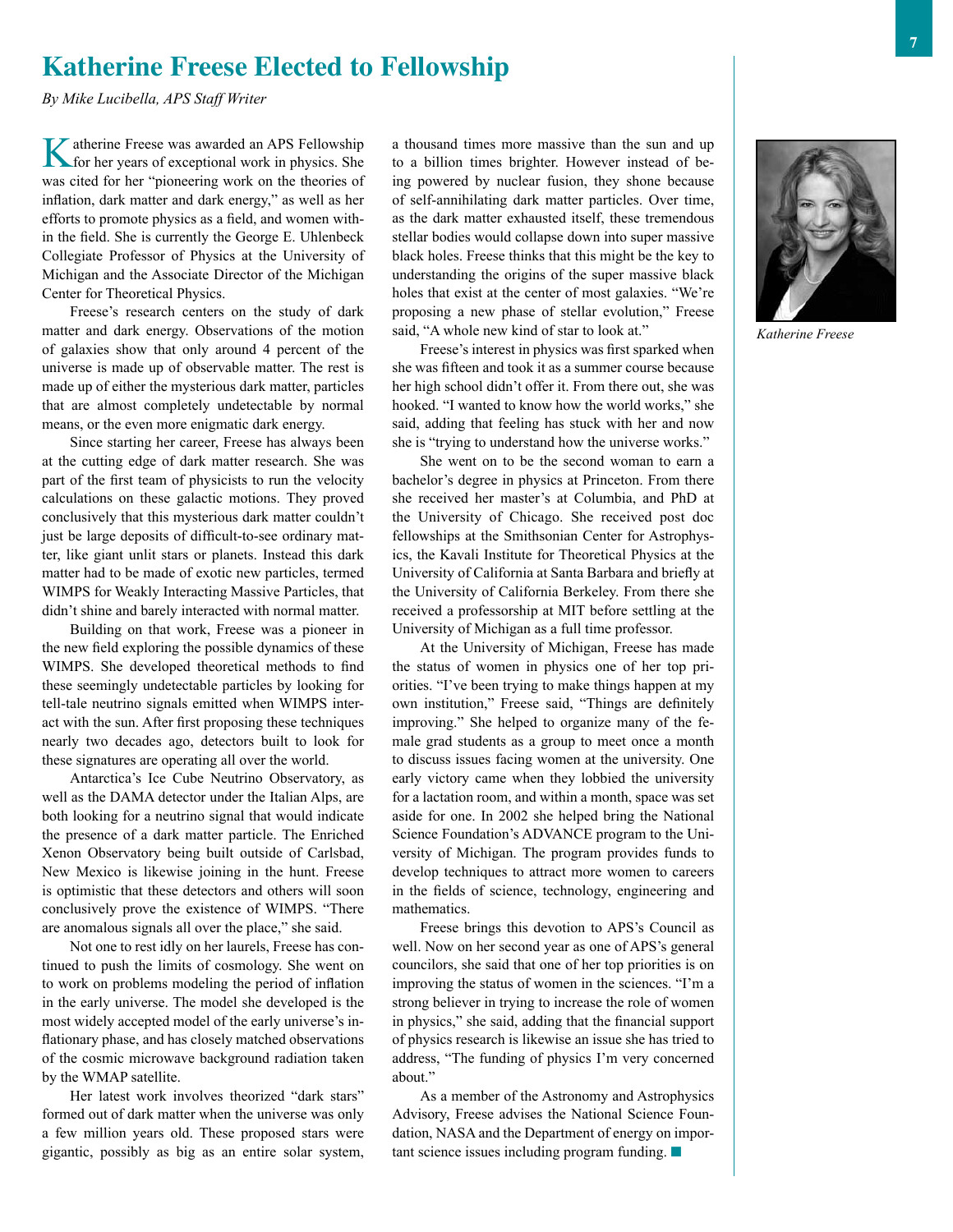## **Women Named to Fellowship, Prizes and Awards**

*By Sue Otwell, APS Staff*

Each year, APS members are nominated by their peers to prizes and awards and to fellowship in the society. The nomination and selection procedure, involving APS-appointed selection committees, guarantees their high standards and prestige.

#### **Prizes and Awards**

More than forty APS Prizes and Awards recognize outstanding achievements in research, education and public service. This year, nine women are among the recipients.

#### Marcia C. Barbosa

*Universidade Federal do Rio Grande do Sul*

**Recipient of the Dwight Nicholson Medal (2009)** For her leadership of the first International Conference on Women in Physics, that changed the visibility of women in physics, and her personal commitment to supporting and encouraging women in physics around the world.

#### Kathryn Greenberg

*Mount Holyoke College* **Recipient of the LeRoy Apker Award (2009)** Thermal Coupling and Lensing in Arrays of Vertical Cavity Surface Emitting Lasers.

#### Alessandra Lanzara

## *University of California, Berkeley*

**Recipient of the Maria Goeppert Meyer Award** Citation: For high-resolution angle-resolved photoemission spectroscopy and imaging studies of the cuprate superconductors and graphene that elucidate their electronic properties.

#### Priscilla Laws

#### *Dickinson College*

**Recipient of the Excellence in Physics Education Award** For twenty-three years of national and international leadership in the design, testing, validation, and dissemination of research-based introductory physics curricula, computer tools and apparatus that engage students in active learning based on the observation and analysis of real phenomena.

#### Yueh-Lin (Lynn) Loo

*Princeton University* **Recipient of the John H. Dillon Medal**

For insightful experiments connecting structure with performance in conducting polymers, organic electronics, and functional block copolymers.

#### Margaret M. Murnane

*University of Colorado* **Recipient of the Arthur L. Schawlow Prize in Laser Science**

For pioneering work in the area of ultra-fast laser science, including development of ultra-fast optical and coherent soft x-ray sources.

#### Nicola Spaldin

### *University of California, Santa Barbara*

**Recipient of the James C. McGroddy Prize** For groundbreaking contributions in theory and experiment that have advanced the understanding and

#### Patricia Thiel

*Iowa State University*

utility of multiferroic oxides.

**Recipient of the David Adler Lectureship Award**

For seminal contributions to surface structure and dynamics of complex metallic alloys, including quasicrystals and kinetically limited growth and relaxation of nanostructures in thin metal films.

#### Anne White

*General Atomics* 

#### **Recipient of the Marshall N. Rosenbluth Outstanding Doctoral Thesis Award (2009)**

For the first simultaneous measurements of long-wavelength electron temperature and density fluctuations in the core of a high-performance tokamak plasma, demonstrating larger than expected temperature fluctuations; and for comparison of this data with nonlinear gyrokinetic simulations.

#### Bilin Zhuang

*Wellesley College*

#### **Recipient of the LeRoy Apker Award (2009)**

Thermodynamics of Ising Systems of the Triangular Kagome Lattice and Small-Model Approximations to Geometrically Frustrated Systems.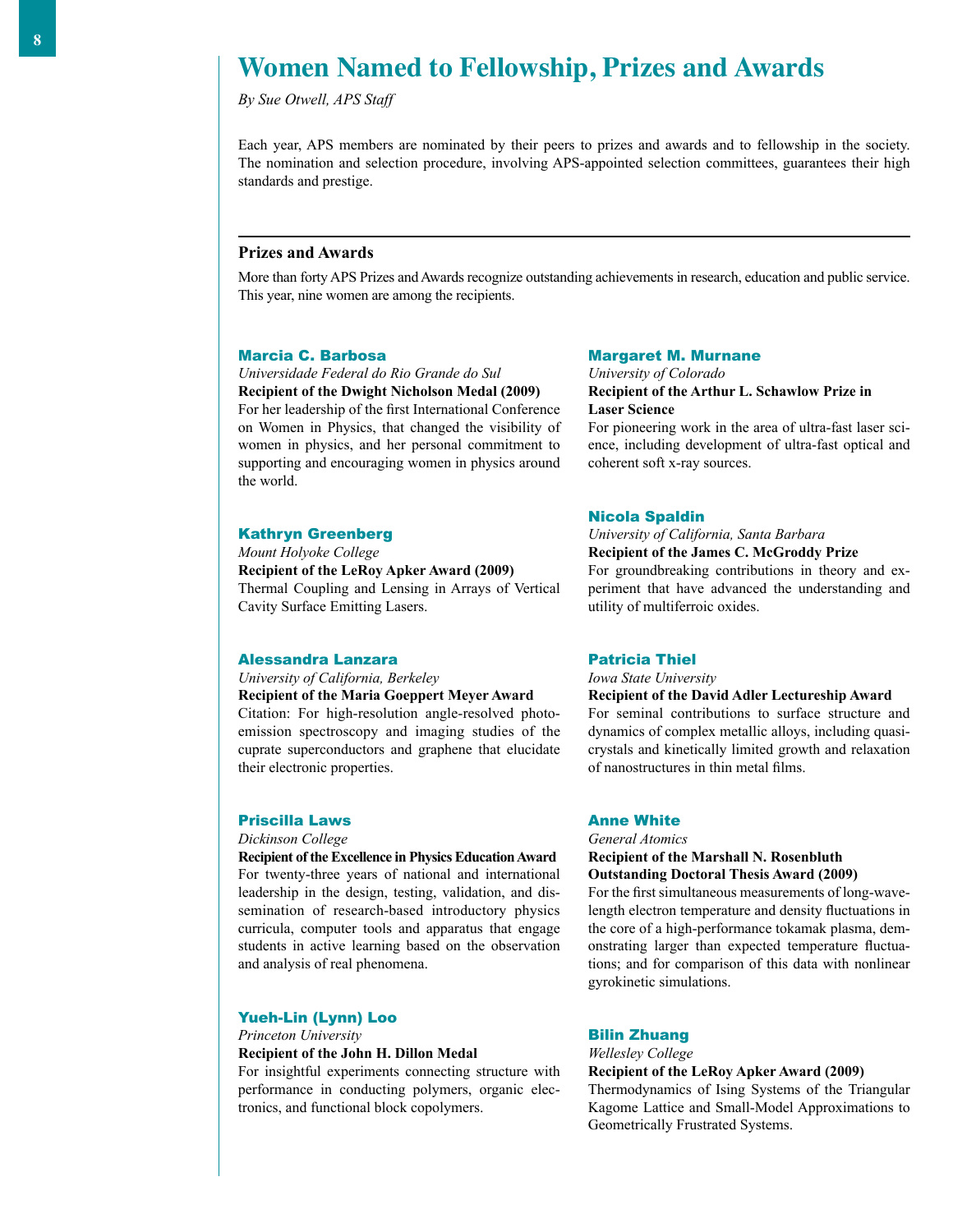#### **Fellowships**

New Fellows of APS are elected after careful and competitive review and recommendation by a fellowship committee on the unit level, additional review by the APS Fellowship Committee and final approval by the full APS Council. Only 1/2 of 1% of the total APS membership is selected for Fellowship in the Society each year. Of the more than 220 physicists named to Fellowship in 2009, twenty-three are women.

## Cammy Abernathy

*University of Florida*

For contributions to the development of compound semiconductor materials growth using molecular beam epitaxy.

*Nominated by Forum on Industrial & Applied Physics*

#### Reka Albert

*Penn State University*

For pioneering work in understanding the organization and dynamics of biological networks. *Nominated by Division of Biological Physics*

#### Manuela Campanelli

*Rochester Institute of Technology*

For groundbreaking work on numerical simulations of binary black hole spacetimes, and for explorations using these simulations of interesting physical effects such as "superkicks" and spin-driven orbital dynamics. *Nominated by Gravitation*

#### Ruth Chabay

*North Carolina State University*

For contributions to the development of computerbased learning and tutorial systems, visualizations, and curricula that have modernized and improved how students learn physics. *Nominated by Forum on Education*

Lynn Cominsky

*Sonoma State Univ*

For her seminal work to promote student and teacher education using NASA missions as inspiration. *Nominated by Forum on Education*

#### Sarah Eno

*University of Maryland*

For contributions in particle physics involving electroweak parameters, precision electroweak measurements, and physics beyond the Standard Model at the Tevatron.

*Nominated by Division of Particles & Fields*

#### Katherine Freese

*University of Michigan* For pioneering work on the theories of inflation, dark matter, and dark energy. *Nominated by Gravitation*

#### Beate Heinemann

*University of California Berkeley*

For contributions to the search for physics beyond the Standard Model through precision measurements in electron-proton collisions and direct searches for new particles and phenomena in proton-antiproton collisions. *Nominated by Division of Particles & Fields*

#### Kathleen Kash

*Case Western Reserve University*

In recognition of the breadth of her outstanding contributions to the study of semiconductors, which include the invention and study of strain-induced semiconductor quantum wires and dots, the study of carrierphonon interactions using optical spectroscopy, and the development of novel synthesis methods for nitride semiconductors

*Nominated by Division of Materials Physics*

#### Jueinai Kwo

*National Tsing Hua University*

For her outstanding work in developing novel electronic materials using innovative fabrication techniques, especially her pioneering work that laid the foundation for the field of artificial magnetic superlattices. *Nominated by Division of Materials Physics*

#### Ka Yee C. Lee

*University of Chicago*

For her discoveries of new morphologies and molecular behavior in model lipid films of biological and medical importance.

*Nominated by Division of Biological Physics*

#### Chung-Pei Ma

*Univ of California at Berkeley*

For her important contributions to theoretical astrophysics, particularly in the areas of relativistic evolution of density perturbations, constraints on dark matter properties in structure formation models, and the dynamics of galaxy and dark matter halo mergers. *Nominated by Division of Astrophysics*

#### Patricia McBride

*Fermilab*

For her original contributions to flavor physics at LEP and the Tevatron and to the development of major new initiatives in B-physics and collider physics. *Nominated by Division of Particles & Fields*

#### Gail McLaughlin

*North Carolina State University*

For her work in elucidating the role of neutrinos in nucleosynthesis in supernovae and black hole accretion disks, and for her studies of the potential of low energy beta-beams in neutrino physics.

*Nominated by Division of Nuclear Physics*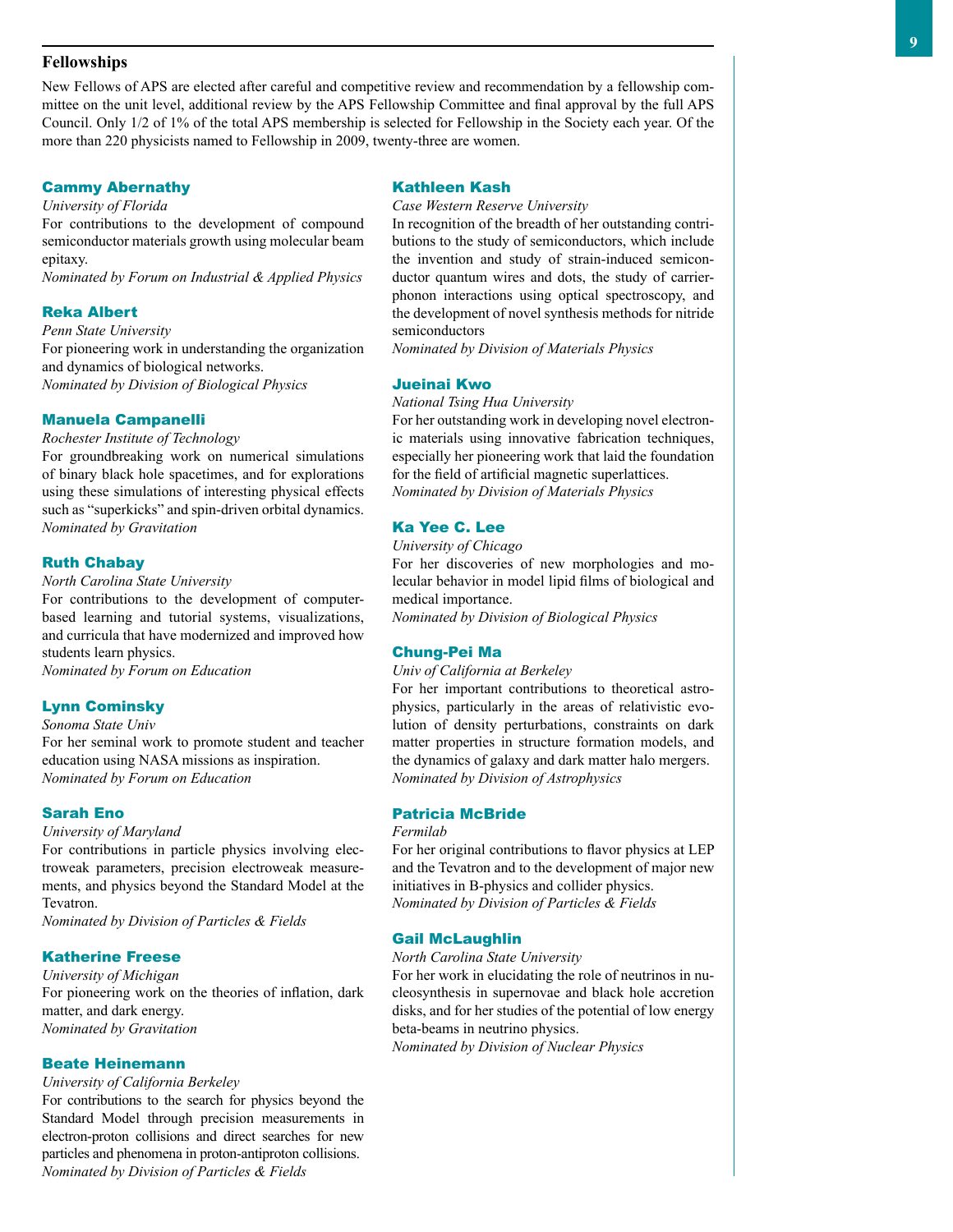## **Fellowships,** *continued from page 9*

#### Teresa Montaruli

#### *University of Wisconsin-Madison*

For fundamental contributions, both experimental and theoretical, to the understanding of cosmic and atmospheric neutrino fluxes, neutrino mass, and the spectra of dark matter annihilations

*Nominated by Division of Astrophysics*

#### Christine Orme

*Lawrence Livermore National Lab*

For her outstanding contributions in understanding the fundamental physics of crystallization and materials assembly with application to biomineralizaion, biomimetic synthesis, and shape control of nanostructures. *Nominated by Division of Materials Physics*



## RUNNING IN CIRCLES LOOKING FOR A GREAT SCIENCE JOB OR HIRE?

The American Physical Society (APS) Career Center is the best niche employment site for physical science and engineering jobs, with hundreds of jobs viewed by thousands of the finest scientists each month.



## **http://careers.aps.org**

- **>** Research Physicist **>** Department Chair
- **>** Principal Scientist
- **>** Postdoctoral Fellowship
- **>** Plasma/Laser Engineer
- **>** Optical Physicist
- **>** Mechanical Engineer
- **>** Electrical Engineer

The APS Career Center is part of the *Physics Today* Career Network, a niche job board network for the physical sciences and engineering disciplines. Jobs and resumes are shared with four partner job boards – Physics Todgy Jobs and the American Association of Physics Teachers (AAPT), AVS: Science and Technology<br>of Materials, Interfaces, and Processing, and IEEE Computer Society

#### Shelley Page

## *University of Manitoba*

For her leading role in a series of sequential hadronic parity violation experiments designed to elucidate the interplay of the weak and strong interactions in hadronic systems.

*Nominated by Division of Nuclear Physics*

#### Francoise Remacle

*University of Liege*

For studies of systems with a high density of states such as Rydberg systems, quantum dot arrays and peptides, and their utilization in molecular information processing and attoscience.

*Nominated by Division of Atomic, Molecular & Optical Physics*

#### Gay Stewart

*Unversity of Arkansas*

For her work preparing teachers at the University of Arkansas, and for her leadership in the Physics Teacher Education Coalition and on the College Board Advanced Placement Physics Test Development Committee and the AP Physics Redesign Commission. *Nominated by Forum on Education*

#### Joka Vandenberg

#### *Alcatel-Lucent/Bell Labs*

For the invention of a method to use x-ray crystallography for nano-scale feed-back control of the growth of multi-quantum-well, ternary-semiconductor lasers that then enabled optical communications for worldwide internet, voice and data systems, and for a distinguished career of contributions to understanding the structure of new materials.

*Nominated by Forum on Industrial & Applied Physics*

#### Usha Varshney

#### *National Science Foundation*

For outstanding leadership and advocacy in advancing and promoting the fundamentals of device physics by formulating innovative and visionary research and education programs in spin and flexible electronics. *Nominated by Forum on Physics & Society*

#### Michelle Wang

#### *Cornell University*

For developing novel single molecule techniques in biophysics for measuring protein binding locations on DNA and the torsion of DNA under stress, with applications to the investigation of DNA packing/unpacking and studies of molecular motors which operate on DNA. *Nominated by Division of Biological Physics*

#### Catherine Westfall

#### *Michigan State University*

For pioneering historical research on five American national laboratories, and for her organizational work in the history of physics, especially in the productive ongoing series of Laboratory History Conferences. *Nominated by Forum on the History of Physics*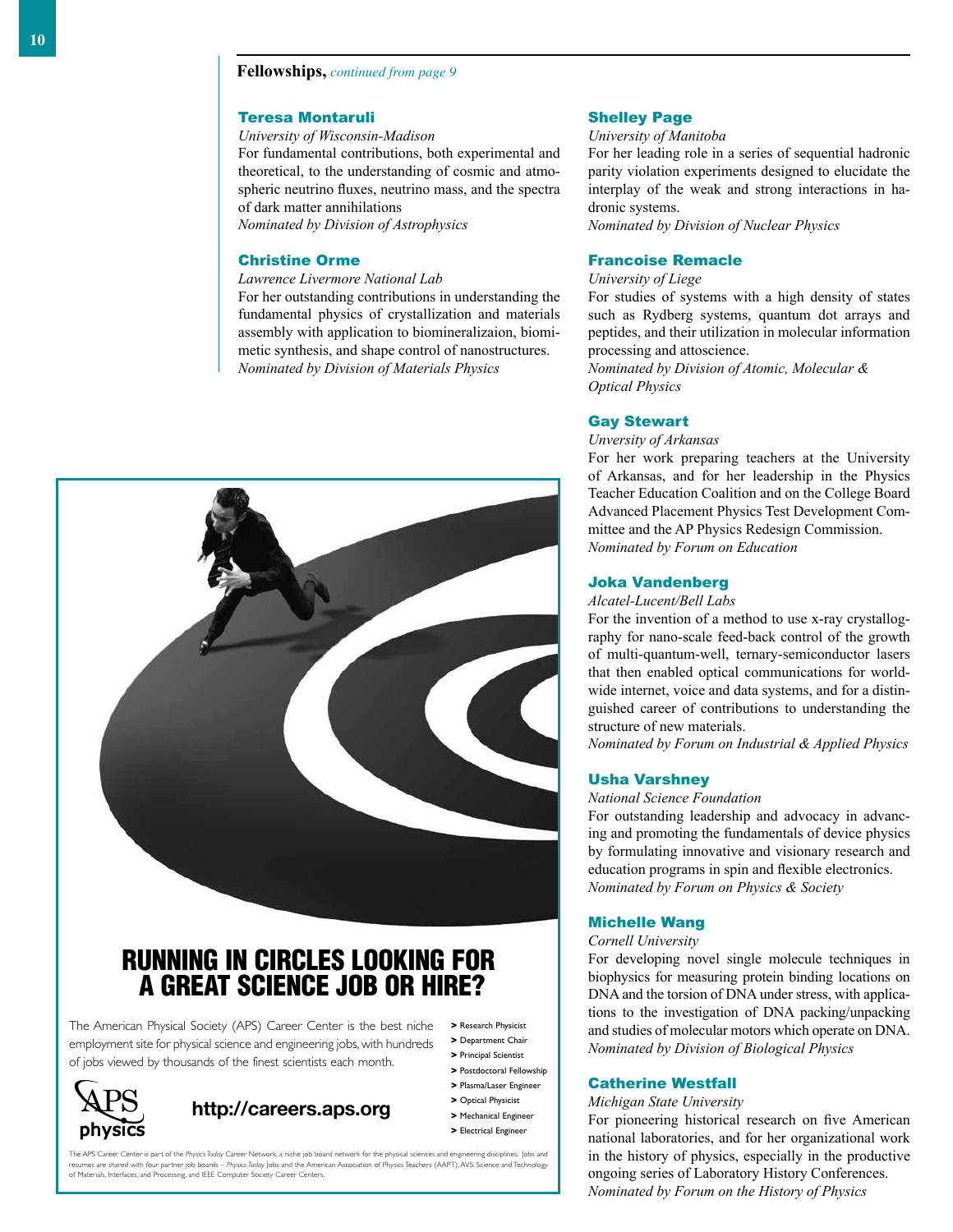#### **Quality and Quantity,** *continued from page 1*

be that much longer. As for minorities, in the period 2004-2006 the fraction of women physics majors was 37% in Historically Black Colleges and Universities (see article by J.C. Holbrook in this issue) as opposed to an average of 21% for all schools. Are HBCU's doing something for women that majority white institutions are failing to do? Or are there other factors at work? And what can we do so that the terms HBCU and majority white become irrelevant?

From the numbers presented in Rachel Ivie's report (this issue) it appears that once the hurdle of obtaining a PhD is past, the "double minority" status helps African and Hispanic women to secure faculty positions, but hurts Asian women. 63% of African American women and 62% of Hispanic American women who earned PhDs in the past 33 years currently have faculty positions, but only 48% of White American women and a mere 36% of Asian American women who earned PhDs in the past 33 years currently have faculty positions. But, as Ivie points out, we do not know the status of the women who are in these faculty positions: do their salaries and benefits equal those of their white male counterparts? Do their lab and office spaces compare? In 1995 Nancy Hopkins literally took ruler and tape to measure lab space and was able to get MIT's administration to acknowledge gender discrimination against its tenured women professors. What is clear is that the overall numbers are pitifully small, and it is important to get more minority PhDs into the pool.

APS has several programs to increase the number of women and minorities receiving PhDs (see article by Gabe Popkin in this issue); and to improve the quality of their experience at all stages (J.C. Holbrook, this issue). The NSF also has many programs addressing similar issues (e.g., ADVANCE; Historically Black Colleges and Universities Undergraduate Program (HBCU-UP); the now-ended program, Visiting Professorships for Women (VPW); the Pan American Advanced Studies Institutes Program (PASI); and the Presidential Awards for Excellence in Science, Mathematics and Engineering Mentoring (PAESMEM). What I propose here are some very minor changes dealing with the writing and review of proposals since we all "spend staggering amounts of time writing and reviewing other's grants," to quote Nancy Hopkins.

Over the years, the burden of adding a broader impact component to science proposals for NSF has increased. The ultimate insult would be to have a minority woman denied the opportunity to carry out "exciting science with interesting and timely early results" because she is not doing enough to improve the environment for women and minorities. Shouldn't the best science still be the ultimate goal? What if the outreach required that those whose proposals are successful give a talk on their work at an institution or meeting that is outside their normal venue? Successful white male scientists could visit predominantly black institutions or, even better, attend meetings of the societies of those minorities where they can see first-hand

the number of able and available minorities. Minority scientists could give lectures at predominantly white institutions so that the students are exposed to winners of awards who may look nothing like themselves. The cost of one trip per award would be negligible. What is the benefit of seeing the other side? And what is the benefit to proposal writers of being able to concentrate on science?

Finally, we should have continuity in peer review. The American Association of University Women has two year terms for peer review. I suggest three year staggered terms for every reviewer. This way the comments from one year's reviewer make sense in the next. Diversity is good for science, but when a proposal is tossed back and forth between differing views each year, no one wins. I would like to be the one reviewing that promising proposal that came back with all the wrinkles ironed out; it is a shame for it to go to someone whose wrinkles are different than mine. Let them select next year's set.

Clearly, there are no easy solutions or universal panaceas that will address the problem of equity for women and minorities. But it is equally clear that the problem is not intractable and that serious progress is being made. In order to achieve the twin goals of increasing the numerical participation in STEM fields by women and minorities while at the same time increasing the quality of that participation, I recommend adopting the precepts recommended by the Committee on the Status of Women in Astronomy and adopted by the American Astronomical Society in 2003 for women and minorities in physics. These precepts state that women and men of all races and color, on aggregate, are equally talented and deserve equal opportunity; that full participation of all will maximize excellence in any field; and that equity will have been attained when the percentage of participants in the next level of advancement equals the percentage in the nationally available pool.

In many physical sciences, as well as in math and engineering, the need to increase the pool at the undergraduate level is imperative. Long-term change requires evaluation of progress at frequent intervals, with strategies being revised and new actions activated where improvement is necessary.  $\blacksquare$ 

#### Please Update Your Address

#### *Dear Gazette Reader,*

*The APS Roster of Women and Minorities is also used as the Gazette mailing list. If your address has changed and you wish to continue receiving the Gazette, please visit www.aps.org/programs/roster/enroll.cfm to re-register and select The Gazette Mailing List as your Roster group.*

*Questions? Contact Arlene Modeste Knowles at roster@aps.org.*

*We'd love to keep you reading the Gazette!*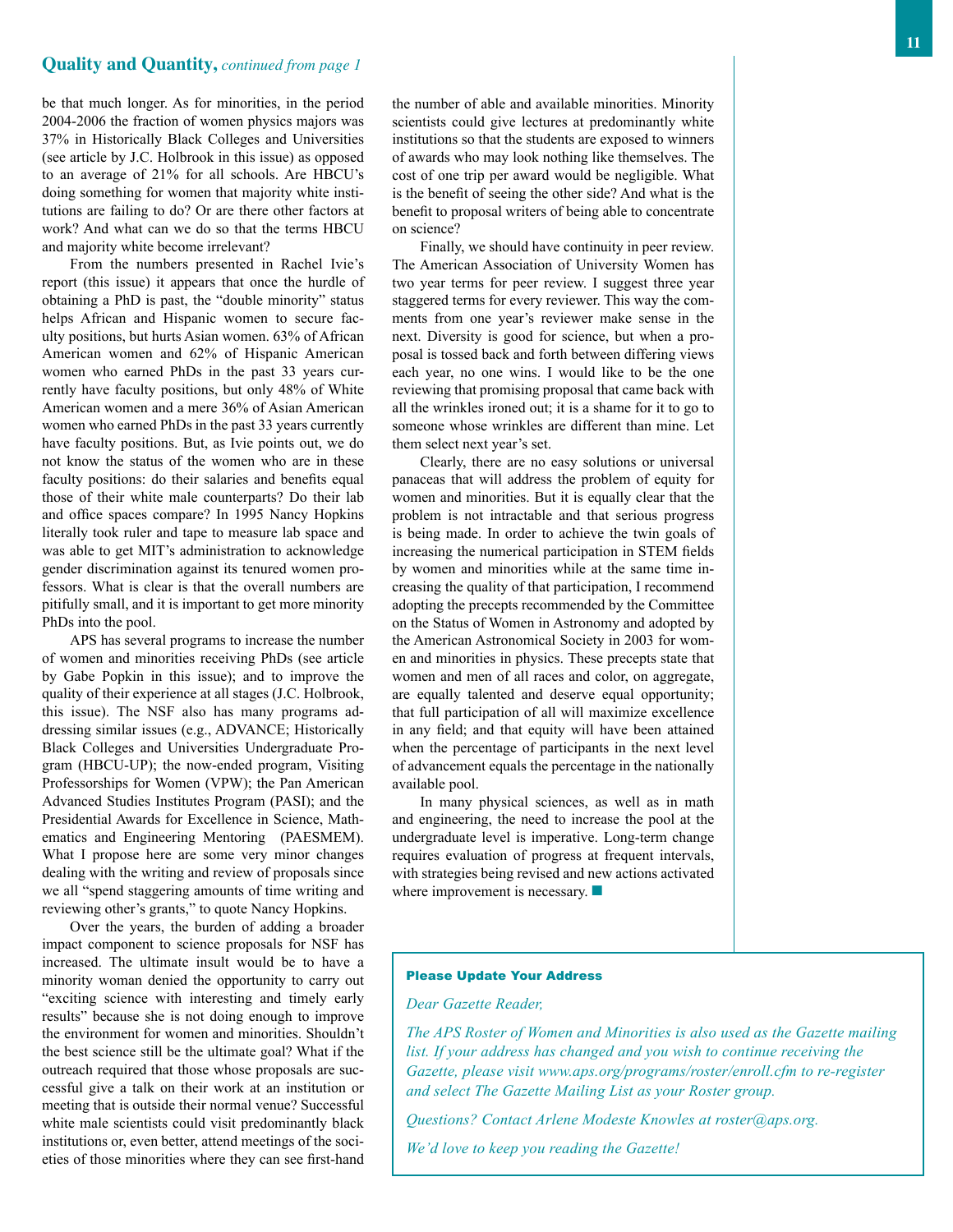## **APS February Meeting • Washington, DC •** *All events will be held in Marriott Wardman Park Hotel*

| <b>FRIDAY, FEBRUARY 12</b> |                                                                                                                                                                                                                             | 8:00am-5:00pm  Professional Skills Development Workshop for Women Physicists<br>Workshop for developing communication, negotiation and leadership skills, for post docs<br>and tenure-track/newly-tenured women physicists (participants must be pre-registered).<br>Reception for participants to follow.                                                                                                                                    |  |  |
|----------------------------|-----------------------------------------------------------------------------------------------------------------------------------------------------------------------------------------------------------------------------|-----------------------------------------------------------------------------------------------------------------------------------------------------------------------------------------------------------------------------------------------------------------------------------------------------------------------------------------------------------------------------------------------------------------------------------------------|--|--|
| <b>SATURDAY, FEB 13</b>    | 1:30pm-3:18pm Invited Session D3: Mentoring Prospectives of Mentor and Mentee<br>Sponsored by Committee on the Status of Women in Physics, the Committee on Minorities,<br>the Forum on Graduate Student Affairs, and AAPT. |                                                                                                                                                                                                                                                                                                                                                                                                                                               |  |  |
|                            |                                                                                                                                                                                                                             | 6:00pm-8:00pm  COM/CSWP Reception (Hoover)<br>Learn about the work of the Committee on Minorities in Physics and the Committee on<br>the Status of Women in Physics, network with colleagues, and unwind after a long day of<br>sessions. All are welcome.                                                                                                                                                                                    |  |  |
| <b>MONDAY, FEB 15</b>      |                                                                                                                                                                                                                             | 12:00-1:30pm  CSWP/DPF Networking Luncheon (Coolidge)<br>Buffet luncheon, opportunity for networking with colleagues! Cost: \$20 (\$5 for students).<br>All are welcome, both men and women, however pre-registration by February 1 is strongly<br>advised as there will be only limited space for walk-ins. Pre-register at www.aps.org/<br>meetings/april/events/receptions/index.cfm.                                                      |  |  |
|                            |                                                                                                                                                                                                                             | 1:30pm-3:18pm  Invited Session Q6: Perspectives of Women Physicists As Seen from Academia,<br><b>National Laboratories, and Industry</b><br>Sponsored by the Committee on the Status of Women in Physics, the Committee on<br>Minorities, the Forum on Graduate Affairs, and AAPT.                                                                                                                                                            |  |  |
| <b>TUESDAY, FEB 16</b>     |                                                                                                                                                                                                                             | 10:45am-12:33pm  Invited Session X2: Strategies for Improving Climate & Diversity in Physics Departments<br>Co-sponsored by the Committee on the Status of Women in Physics, the Forum on<br>Education, and AAPT.                                                                                                                                                                                                                             |  |  |
|                            |                                                                                                                                                                                                                             | <b>APS March Meeting . Portland, Oregon</b>                                                                                                                                                                                                                                                                                                                                                                                                   |  |  |
| <b>SUNDAY, MARCH 14</b>    |                                                                                                                                                                                                                             | 8:00am-5:00pm  Professional Skills Workshop for Women Physicists (Hilton Portland & Executive Tower Hotel)<br>Workshop for developing communication, negotiation and leadership skills, for post docs<br>and tenure-track/newly-tenured women physicists (participants must be pre-registered).<br>Reception for participants and others to follow, co-sponsored by the University of Oregon<br>Department of Physics.                        |  |  |
| <b>TUESDAY, MARCH 16</b>   |                                                                                                                                                                                                                             | 7:30am-9:30am  CSWP/FIAP Networking Breakfast (Galleria I, Hilton Portland & Executive Tower Hotel)<br>Enjoy a full breakfast and network with colleagues! Cost: \$15, \$5 for physics students,<br>thanks to FIAP's generosity. All are welcome, both men and women, however pre-<br>registration strongly advised by March 5, as only limited walk-ins accepted. Pre-register at<br>www.aps.org/meetings/march/events/receptions/index.cfm. |  |  |
|                            |                                                                                                                                                                                                                             | 11:15am-2:15pm  Invited Session: What Works for Women in Physics: Lessons Learned from Research"<br>(Convention Center) Sponsored by the Committee on the Status of Women in Physics and<br>Committee on Minorities.                                                                                                                                                                                                                          |  |  |
|                            |                                                                                                                                                                                                                             | 2:30pm-5:30pm  Invited Session L5: Promoting Excellence: Preparation, Execution, and Opportunities<br>(Convention Center) Sponsored by the Committee on Minorities.                                                                                                                                                                                                                                                                           |  |  |
| WEDNESDAY, MARCH 17        |                                                                                                                                                                                                                             | 7:30pm-9:30pm  COM/CSWP Dessert Reception (Council Suite, Hilton Portland & Executive Tower Hotel)<br>Learn about the work of the Committee on Minorities in Physics and the Committee on<br>the Status of Women in Physics, network with colleagues, and unwind after a long day of<br>sessions. All are welcome to join us.                                                                                                                 |  |  |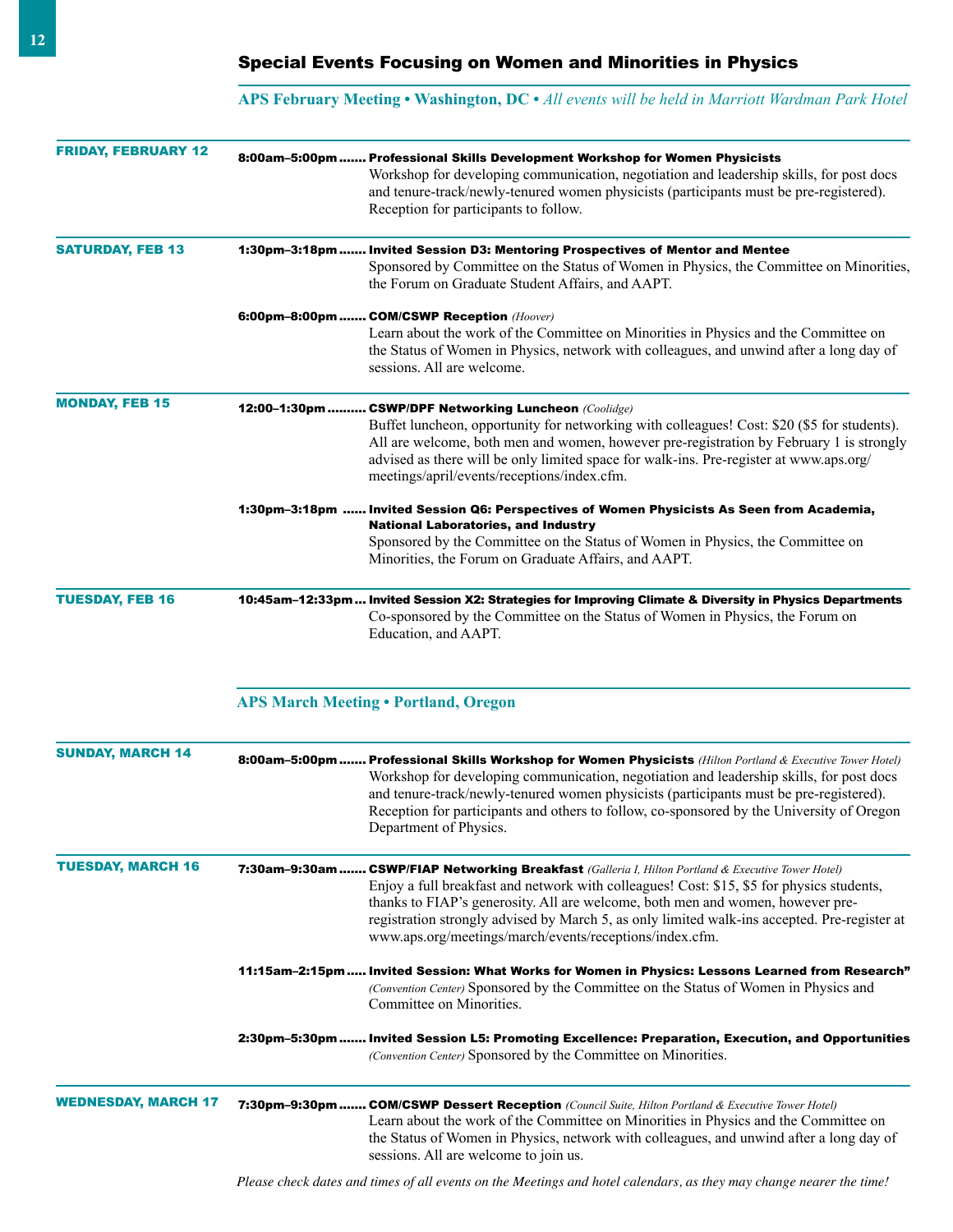## **The American Physical Society 2010-2011 Travel Grants for Women Speakers Program Purpose** The program is intended to expand the opportunity for physics departments to invite women colloquium/ Grant The program will reimburse U.S. colleges and universities for up to \$500 for travel expenses for one of two **Qualifications** seminar speakers who can serve as role models for women undergraduates, graduate students and faculty. The program also recognizes the scientific accomplishments and contributions of these women physicists. women colloquium/seminar speakers invited during the 2010–2011 academic year. All physics and/or science departments in the United States are encouraged to apply. Canadian and Mexican colleges and universities are also eligible, provided that the speakers they invite are currently employed by U.S. institutions. Invited women speakers should be physicists or in a closely related field, such as astronomy. Speakers should be currently in the U.S. The APS maintains the Women Speakers List which is available online at www.aps.org/programs/women/speakers/enroll.cfm. However, selection of the speaker need not be limited **Limited funding is available for the 2010–2011 academic year! Apply online at www.aps.org/programs/ women/speakers/ travel-grants.cfm**

**Guidelines** Reimbursement is for travel and lodging expenses only. Honoraria or extraneous expenses at the colloquium itself, such as refreshments, will not be reimbursed.

to this list. Neither of the two speakers may be a faculty member of the host institution.

Application The Travel Grants for Women Speakers Application Form (www.aps.org/programs/women/speakers/travelgrants-app.cfm) should be submitted to APS identifying the institution, the names of the two speakers to be invited and the possible dates of their talks. Please note that funds for the program are limited. The Travel Grants for Women Speakers Application Form should be submitted as early as possible, even if speakers and dates are tentative, or if the speakers are scheduled for the spring semester. The application form will be reviewed by APS, and the institutions will be notified of approval or rejection of their application within two weeks. Institutions whose applications have been approved will receive a Travel and Expense Report Form to submit for reimbursement.

**See following page for application form.**

# **Women Speakers List**

Need a speaker? Consider consulting the American Physical Society Women Speakers List (WSL), an online list of over 300 women physicists who are willing to give colloquium or seminar talks to various audiences. This list serves as a wonderful resource for colleges, universities, and general audiences. It has been especially useful for Colloquium chairs and for those taking advantage of the Travel Grant Program for Women Speakers. To make the WSL easy to use, we have made the online version searchable by state, field of physics, or speakers' last names.



If you'd like to search the list to find a woman speaker, go to: www.aps.org/programs/women/speakers/index.cfm.

Women physicists who would like to be listed on the Women Speakers List or those who would like to modify their existing entries can do so at: www.aps.org/programs/women/speakers/enroll.cfm or see page 15.

APS has a companion program for minority speakers. Information on the Minority Speakers List and the Travel Grant Program for Minority Speakers can be found at: www.aps.org/programs/minorities/speakers/index.cfm.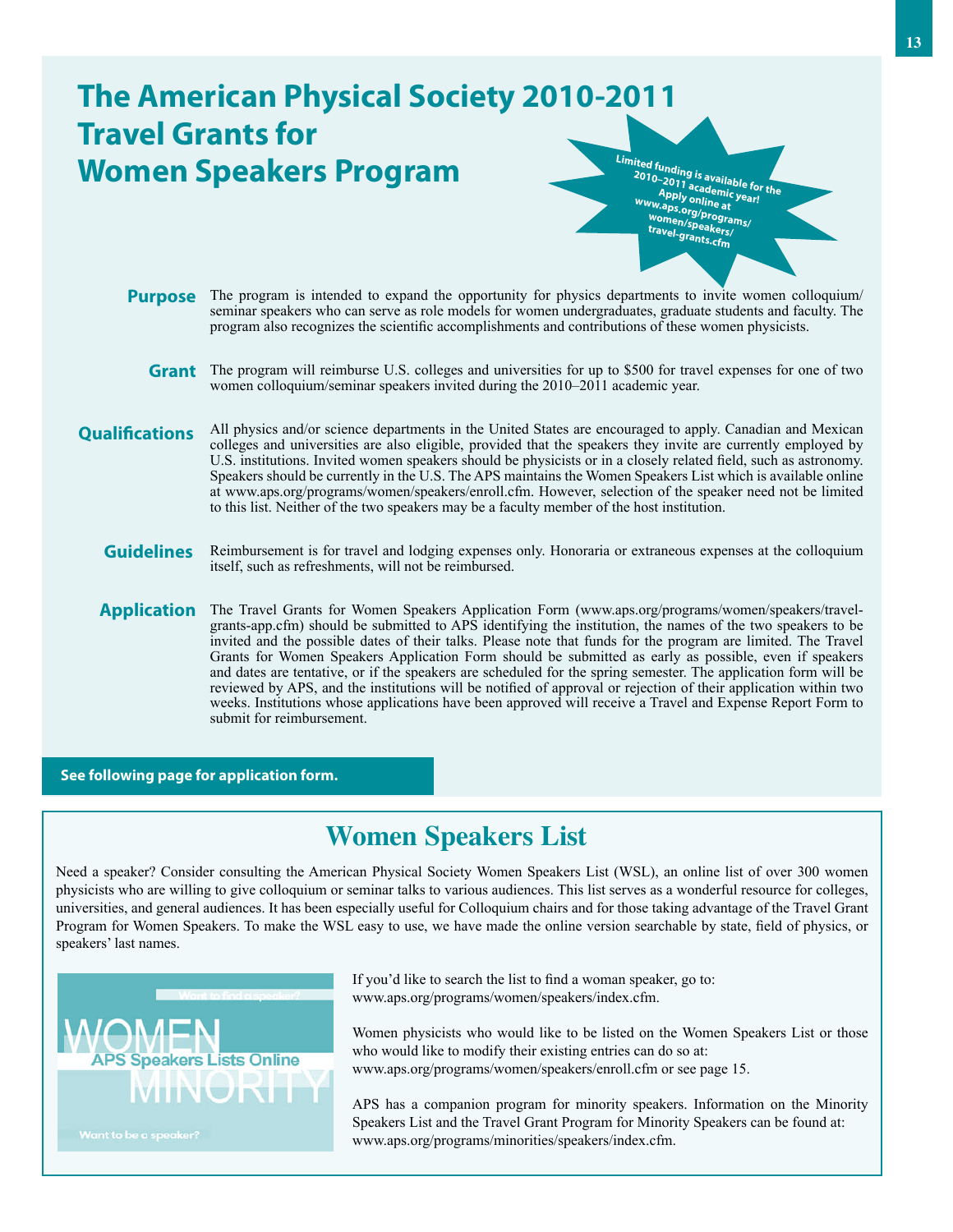## $\triangle$  APPLICATION FORM  $\triangle$

## This form is also available on the Internet at www.aps.org/programs/women/speakers/travel-grants-app.cfm

This form must be filled out and approval received from the APS in order to be eligible for up to \$500 travel reimbursement. Please note that submitting this application form does not guarantee reimbursement. You will be notified within two weeks of receipt of this application whether or not it has been approved.

| <b>DATE:</b> _____________                                                                                                                                                                                                          |                             |
|-------------------------------------------------------------------------------------------------------------------------------------------------------------------------------------------------------------------------------------|-----------------------------|
|                                                                                                                                                                                                                                     |                             |
|                                                                                                                                                                                                                                     |                             |
|                                                                                                                                                                                                                                     |                             |
|                                                                                                                                                                                                                                     | ZIP: www.communications.com |
| <b>APPLICATION PREPARED BY (Required):</b>                                                                                                                                                                                          |                             |
| NAME:                                                                                                                                                                                                                               |                             |
| <b>PHONE:</b> The contract of the contract of the contract of the contract of the contract of the contract of the contract of the contract of the contract of the contract of the contract of the contract of the contract of the c |                             |
|                                                                                                                                                                                                                                     |                             |
|                                                                                                                                                                                                                                     |                             |

Please list information on the speakers below and indicate if speakers' dates or talk titles are tentative.

Please return this form to:

Pahola Elder, Travel Grants for Women Speakers Program The American Physical Society One Physics Ellipse College Park, MD 20740-3844 Tel: (301)209-3232 · Fax: (301)209-0865 · Email: travelgrant@aps.org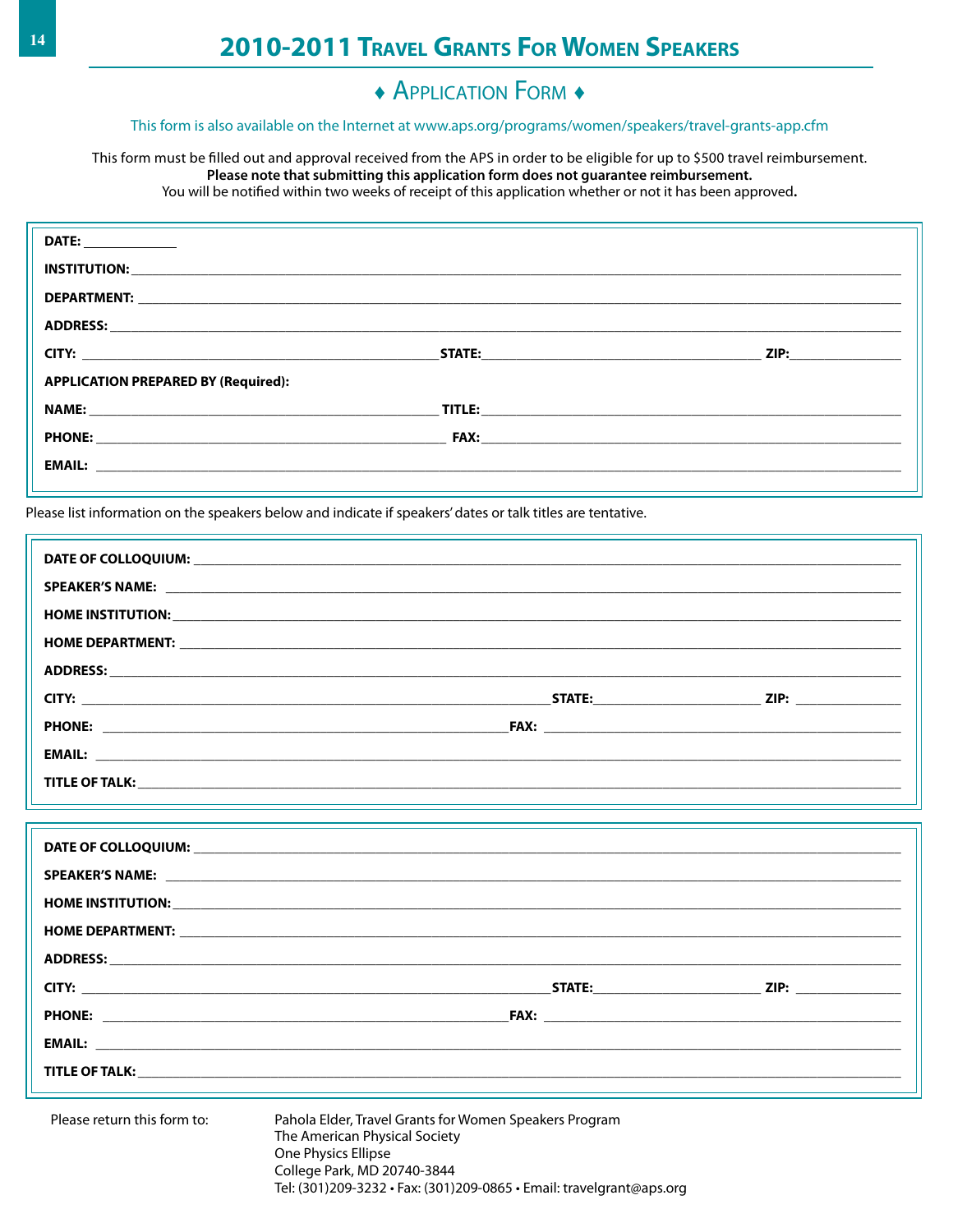# ♦ Enrollment/Modification Form ♦

#### Additions/Modifications may also be made on the Internet at www.aps.org/programs/women/speakers/enroll.cfm An online copy of the WSL is also available.

The *Women Speakers List* is compiled by the American Physical Society Committee on the Status of Women in Physics (CSWP). The list is updated continuously online. Comments, questions and entries should be addressed to: **Women Speakers List • APS • One Physics Ellipse • College Park, MD 20740-3844 • (301) 209-3232**

| Please print clearly or type. |                                                                 | To enroll or update your current entry, please fill out this form completely and return it to the address above. |                                    |  |
|-------------------------------|-----------------------------------------------------------------|------------------------------------------------------------------------------------------------------------------|------------------------------------|--|
|                               |                                                                 |                                                                                                                  |                                    |  |
|                               |                                                                 |                                                                                                                  |                                    |  |
|                               |                                                                 |                                                                                                                  |                                    |  |
|                               |                                                                 |                                                                                                                  |                                    |  |
|                               |                                                                 |                                                                                                                  | State <b>Example 21 Zip Code</b>   |  |
|                               | If you have moved out of state, list previous state: __________ |                                                                                                                  | □ New Entry<br>$\Box$ Modification |  |
|                               |                                                                 | For which audiences are you willing to speak? (Please check all that apply)                                      |                                    |  |
|                               |                                                                 | $\Box$ Middle school $\Box$ High school $\Box$ General Audiences                                                 | $\Box$ Colloquium                  |  |

To register a new title, give the title as you want it to appear in the left column below. Then check the section(s) where it is to be inserted. To delete a title, indicate the title and check the appropriate box below. A limit of four total entries will be imposed. You may use additional pagesif you are submitting more than four modifications. PLEASE TYPE OR PRINT LEGIBLY PAYING PARTICULAR ATTENTIONTO FORMULAS. WE REGRET THAT WE ARE UNABLE TO INCLUDE ILLEGIBLE ENTRIES.

| <b>TALK TITLE</b> |                       |                             | PHYSICS SUBFIELD (limit 4)                                                                                                                                                |                                                                                                                                                                    |                                                                                                                                                    |
|-------------------|-----------------------|-----------------------------|---------------------------------------------------------------------------------------------------------------------------------------------------------------------------|--------------------------------------------------------------------------------------------------------------------------------------------------------------------|----------------------------------------------------------------------------------------------------------------------------------------------------|
| 1.                | $\Box$ Add this title | $\Box$ Delete this title    | $\Box$ Accelerators<br>Astrophysics<br>Atomic/Molecular<br>σ<br>Biological/Medical<br>□ Chemical<br>Computational<br>□ CondensedMatter<br>$\Box$ Diversity                | $\Box$ Education<br>$\Box$ Fluid Dynamics<br><b>T</b> General<br>Geophysics/<br>Environmental/Energy<br>$\Box$ History<br>□ Interface/Device<br>$\Box$ Materials   | □ Nuclear<br>Optics/Optical<br>$\Box$ Particle<br>Physics & Society<br>$\n  7 Plasma$<br>D Polymer<br>□ Statisical/Nonlinear<br>□ Other            |
| 2.                | $\Box$ Add this title | $\square$ Delete this title | $\Box$ Accelerators<br>$\Box$ Astrophysics<br>Atomic/Molecular<br>□ Biological/Medical<br><b>7</b> Chemical<br>Computational<br>□ CondensedMatter<br>$\Box$ Diversity     | $\Box$ Education<br><b>T</b> Fluid Dynamics<br><b>T</b> General<br>Geophysics/<br>Environmental/Energy<br>$\Box$ History<br>□ Interface/Device<br>$\Box$ Materials | $\neg$ Nuclear<br>Optics/Optical<br>$\n  Particle\n$<br>Physics & Society<br>$\n  7 Plasma$<br>D Polymer<br>□ Statisical/Nonlinear<br>$\Box$ Other |
| 3.                | $\Box$ Add this title | $\Box$ Delete this title    | $\Box$ Accelerators<br>$\Box$ Astrophysics<br>Atomic/Molecular<br>□ Biological/Medical<br>□ Chemical<br>Computational<br>□ CondensedMatter<br>$\Box$ Diversity            | $\Box$ Education<br>$\Box$ Fluid Dynamics<br><b>T</b> General<br>Geophysics/<br>Environmental/Energy<br>$\Box$ History<br>□ Interface/Device<br>$\Box$ Materials   | □ Nuclear<br>Optics/Optical<br>$\n  Particle\n$<br>Physics & Society<br>$\n  7 Plasma$<br>□ Polvmer<br>□ Statisical/Nonlinear<br>$\Box$ Other      |
| 4.                | $\Box$ Add this title | $\Box$ Delete this title    | $\Box$ Accelerators<br>$\Box$ Astrophysics<br>Atomic/Molecular<br>□ Biological/Medical<br>□ Chemical<br><b>J</b> Computational<br>□ CondensedMatter<br><b>D</b> Diversity | $\Box$ Education<br><b>T</b> Fluid Dynamics<br><b>T</b> General<br>Geophysics/<br>Environmental/Energy<br>$\Box$ History<br>□ Interface/Device<br>$\Box$ Materials | □ Nuclear<br>Optics/Optical<br>$\n  Particle\n$<br>Physics & Society<br>$\n  7 Plasma$<br>D Polymer<br>□ Statisical/Nonlinear<br>□ Other           |